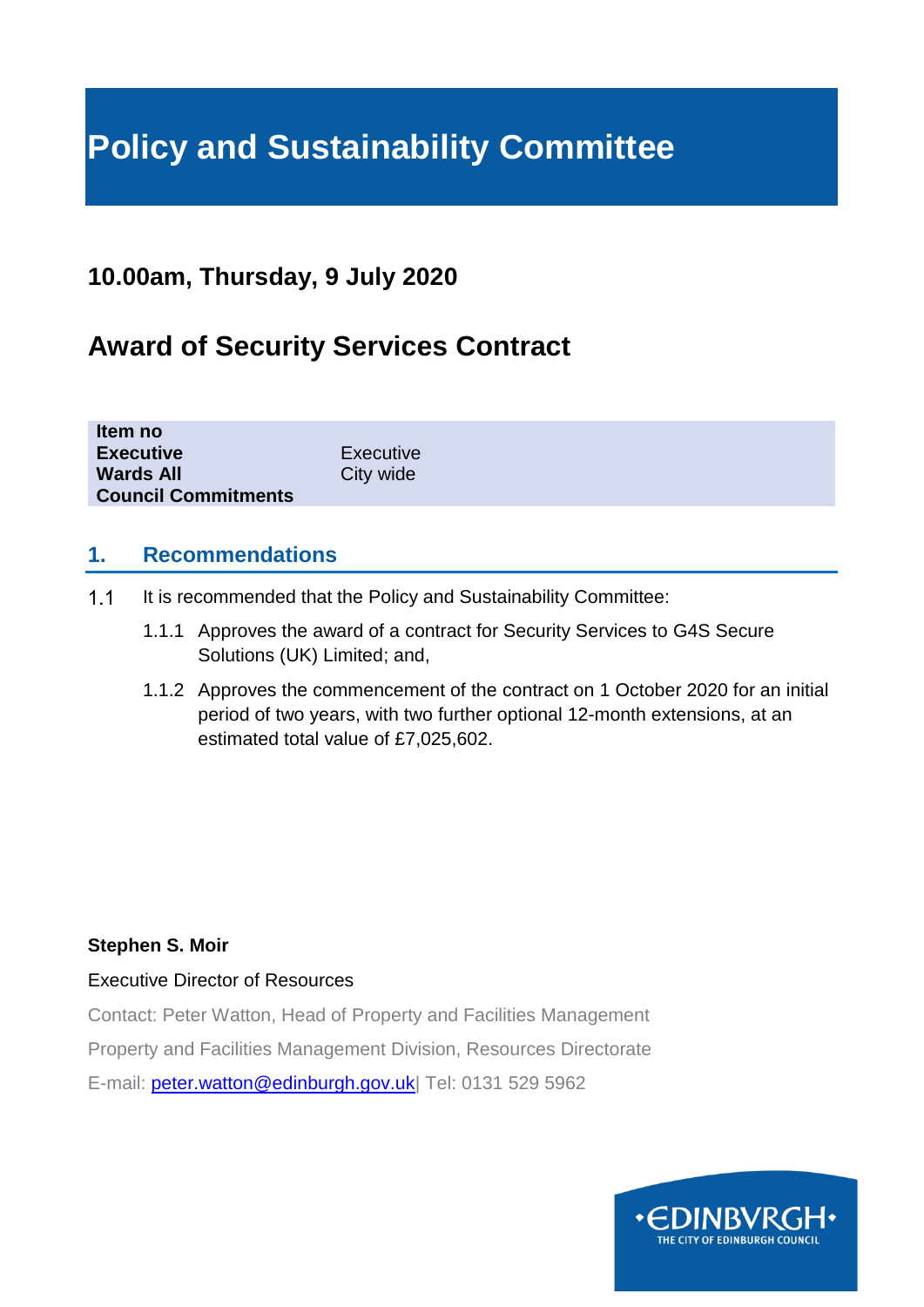**Report**

# **Award of Security Services Contract**

#### **2. Executive Summary**

2.1 This report seeks approval to award a contract for Security Services to G4S Secure Solutions (UK) Limited to commence on 1 October 2020 for an initial period of two years, with two further optional 12 month extensions, at a total estimated value of £7,025,602.

#### **3. Background**

- 3.1 The Council has a requirement for Security Services across the operational estate which has historically been awarded as three individual contracts managed by separate directorates:
	- 3.1.1 Facilities Management (FM), in the Resources Directorate is responsible for manned guarding which encompasses; corporate buildings, depots, local area offices, bus station and libraries;
	- 3.1.2 Culture, in the Place Directorate, has the responsibility for event and performance security services at the cultural venues which include, The Assembly Rooms, The Usher Hall, Ross Band Stand and Churchill Theatre; and
	- 3.1.3 Safer and Stronger Communities, in the Communities and Families Directorate, is responsible for transport marshals who supervise three taxi ranks on Friday and Saturday evenings and additional locations during festive periods.
- 3.2 The current contracts, originally awarded by three mini competitions from Scotland Excel (SXL) Security Services and Equipment framework 08-14, were aligned to expire on 30 June 2020.
- 3.3 Due to a delay in the procurement process, as a result of the COVID-19 Pandemic, the manned guarding element has been extended to 30 September 2020 until the completion of the re-tendering process. This was approved under urgency provision by Waiver of the Contract Standing Orders, on 4 May 2020, and was noted at the meeting of the Policy and Sustainability Committee on 28 May 2020.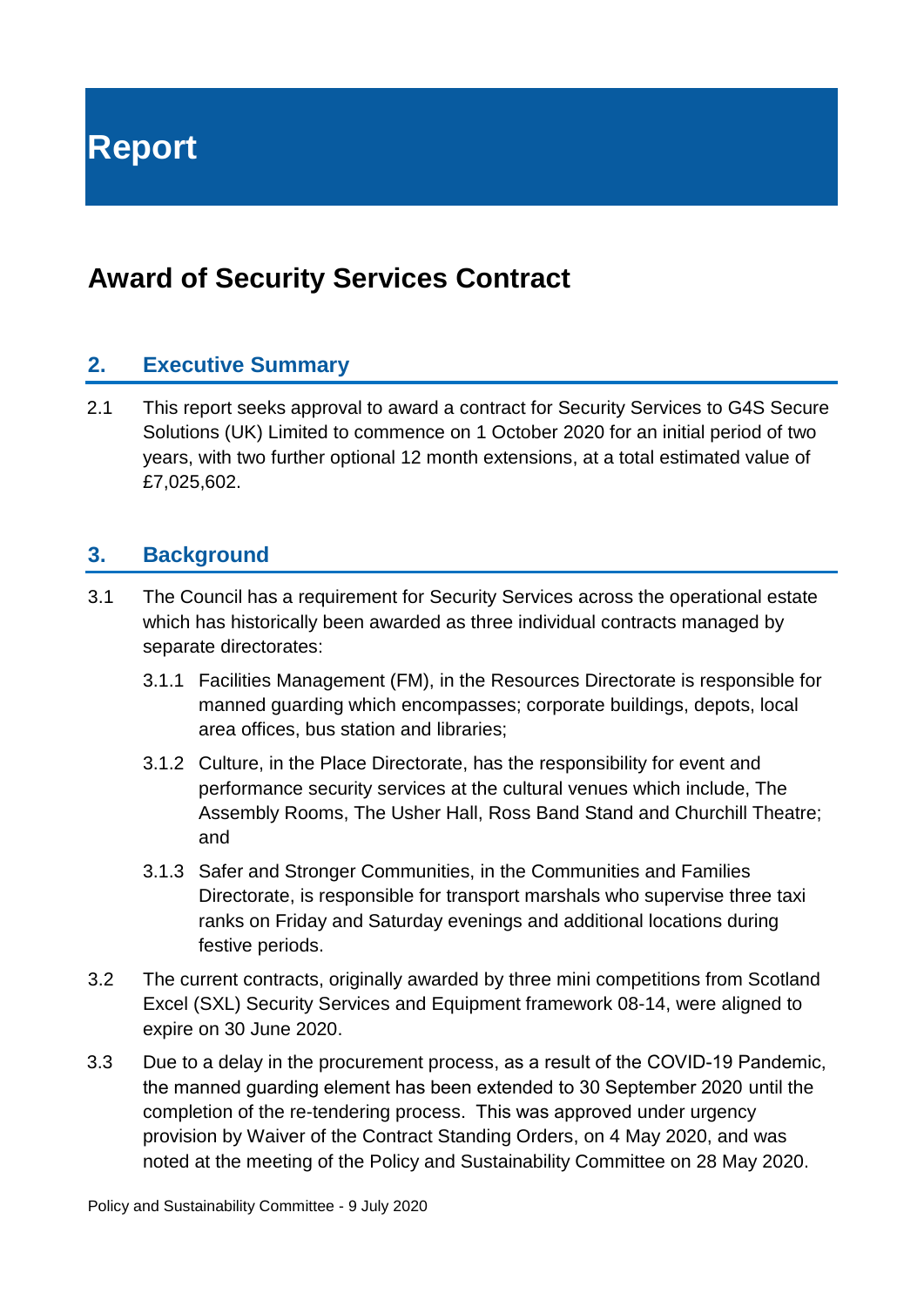## **4. Main report**

- 4.1 Commercial and Procurement Services (CPS) has carried out consultation with all service areas to facilitate a consolidated approach to market and make the Council a more attractive customer to the security industry through economy of scale.
- 4.2 The requirement of this procurement exercise was to identify a service provider who has the capacity and capability to provide all security services to the Council.
- 4.3 The Scotland Excel (SXL) framework was awarded in December 2019.
- 4.4 On 31 January 2020, CPS published an Invitation to Quick Quote on Public Contracts Scotland (PCS), to the four service providers named on lot three of the SXL Security Services and Cash Collection framework 07-19, with a tender submission deadline of 3 March 2020. Tender responses were received from all four providers and the consensus evaluation date was arranged for 16 March 2020, which was subsequently delayed, until 12 May 2020, as a result of the COVID-19 pandemic.
- 4.5 To identify providers offering Best Value the tender evaluation included an emphasis on quality as well as price and submissions were assessed on the basis of most economically advantageous tender.
- 4.6 A cost/quality ratio of 40%/60% was applied to encourage competitive hourly rates and to ensure that the quality was of a high standard. To further protect the quality element, a minimum quality threshold of 60% was applied, with the Council having discretion to disqualify tenderers who did not achieve this threshold.
- 4.7 A summary of the tender process is attached at Appendix 1 and the recommendation for award of contract is based upon the completed evaluation scores for the tenders as detailed below:

| Tenderer                                       | Price score %<br>(out of $40$ ) | Quality Score %<br>(out of $60$ ) | <b>Combined Score %</b><br>(out of 100) |
|------------------------------------------------|---------------------------------|-----------------------------------|-----------------------------------------|
| <b>G4S Secure</b><br>Solutions (UK)<br>Limited | 35.27                           | 56.25                             | 91.52                                   |
| <b>Tenderer B</b>                              | 35.15                           | 55.50                             | 90.65                                   |
| <b>Tenderer C</b>                              | 34.26                           | 47.25                             | 81.51                                   |
| Tenderer D                                     | 40.00                           | 36.00                             | 76.00                                   |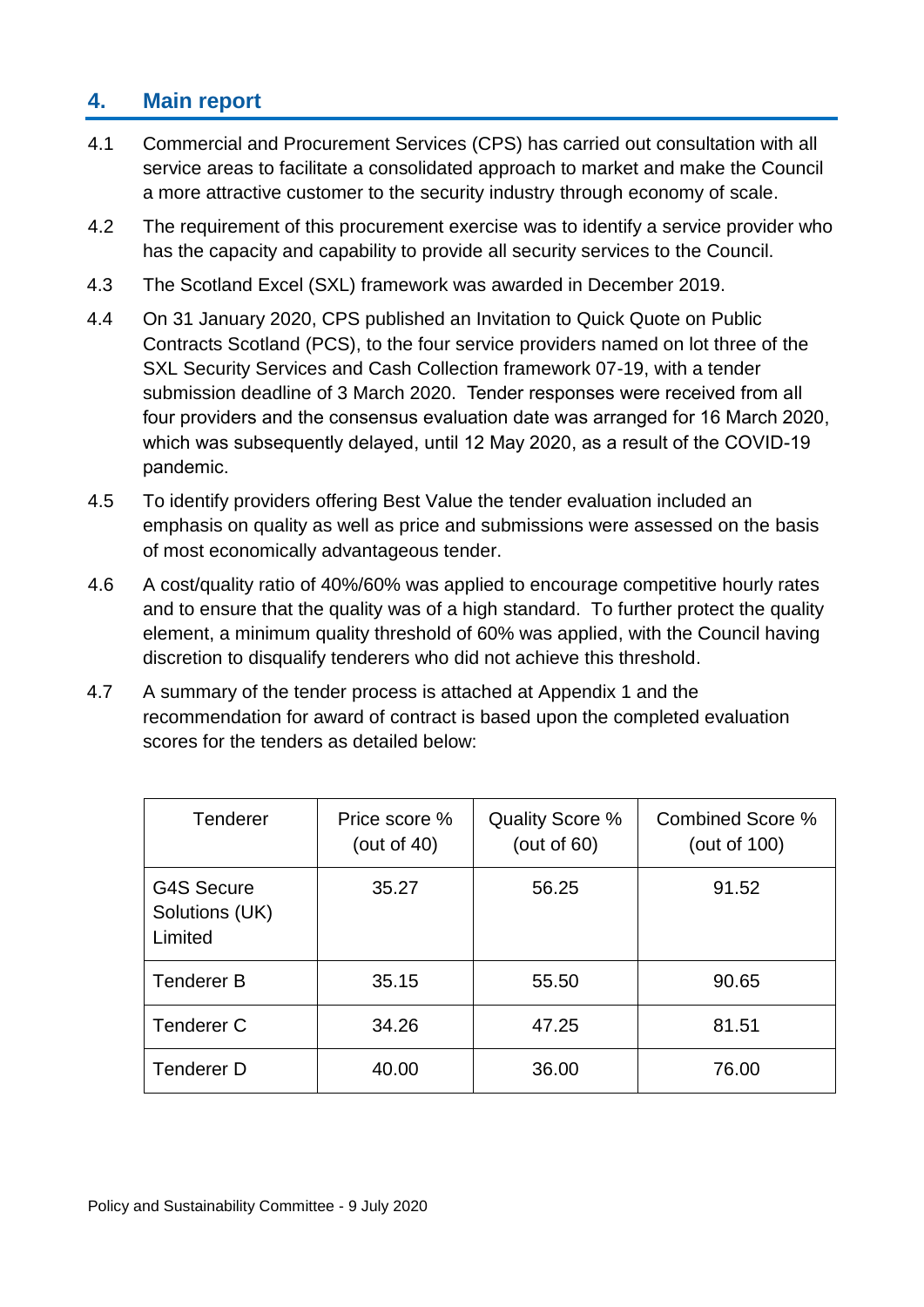- 4.8 The contract will be managed by the Council's Security Manager, within Property and Facilities Management, in accordance with our Contract Management arrangements, who will track benefits and monitor Key Performance Indicators (KPI).
- 4.9 It is anticipated that the contract will commence on 1 October 2020 for an initial two year period with two further optional 12 month extensions.

## **5. Next Steps**

- 5.1 Subject to approval, the services will commence on 1 October 2020 and will allow the Council to meet its obligations in regard to the provision of Security Services.
- 5.2 A transition period is required between the incumbent contractor and G4S Secure Solutions (UK) Limited following the contract award as there are Transfer of Undertakings (Protection of Employment) (TUPE) considerations for this contract. This would be for the outgoing and incoming contractors to deal with and ensure staff rights were protected under the relevant legislation.
- 5.3 Contract and Grants Management team will engage with the Council's Security Manager, to support implementation and contract management delivery throughout the contract lifecycle. All efficiencies identified in the procurement process should be delivered by the service area through proactive service provider engagement, monitoring of management information, application of KPI's and tracking of relevant budgets.

# **6. Financial impact**

- 6.1 The contract value is estimated at £7,025,602 over the contract period.
- 6.2 The contract pricing is fixed for the first year from contract start date, thereafter any price increases will require to be supported with documentary evidence and will be validated against changes in market pricing, tracked in accordance with Scotland Excel's indexation model.
- 6.3 Fair Work criteria confirmed that employees of G4S Secure Solutions (UK) Limited will be paid the real living wage. Rates influenced by by the Scottish Living Wage (as set by the Living Wage Foundation) or National Living Wage (The UK minimum wage) will be increased annually to reflect any changes to the National Living Wage and Scottish Living Wage. The terms differentiate between wage increases and operational costs will be subject to Scotland Excel established price variance procedure.
- 6.4 The estimated cost savings, based upon a comparison of the bid from G4S Secure Solutions (UK) Limited against an average of the other bids, are £254,421 over the life of the contact and potential extension periods.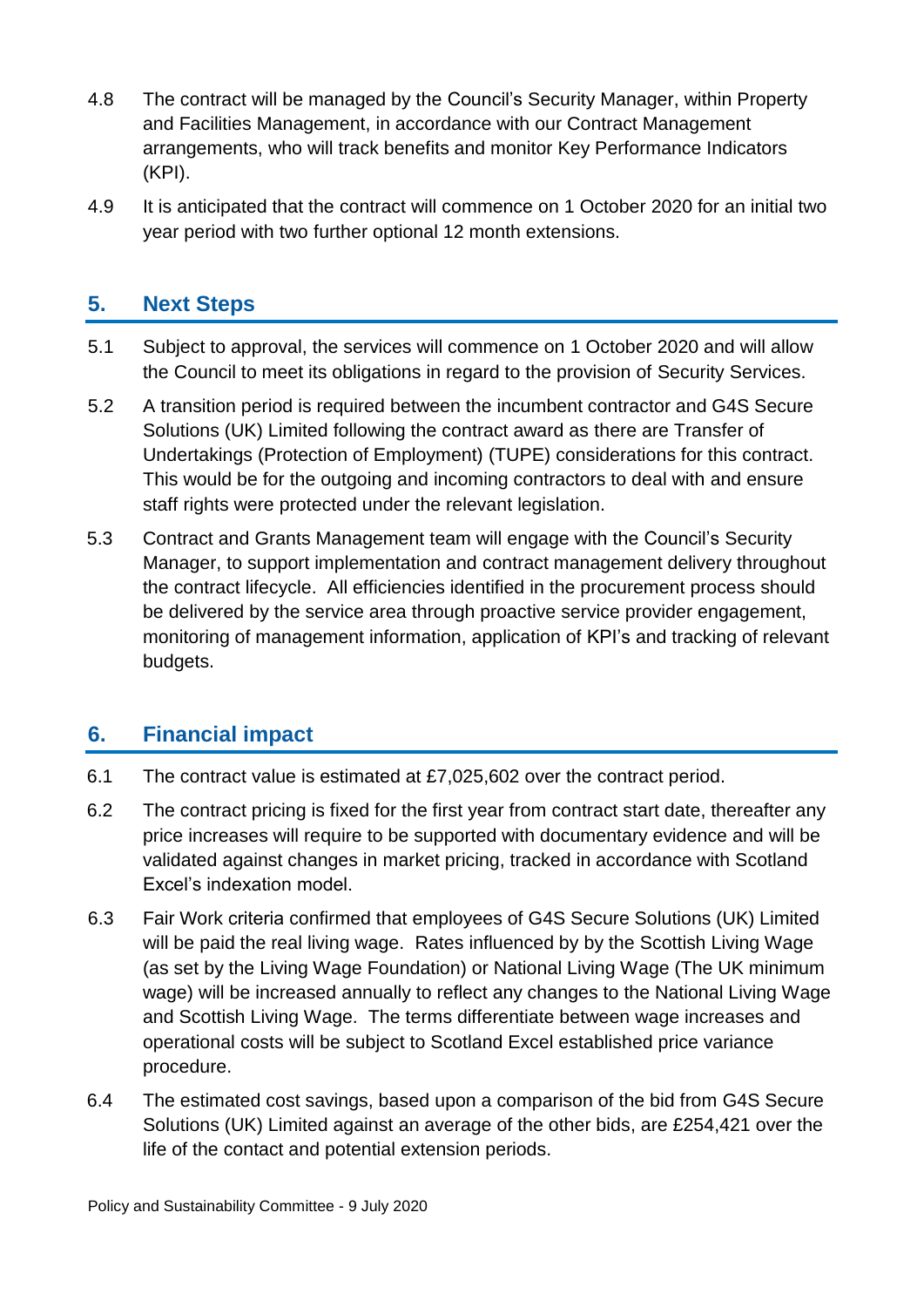- 6.5 The financial impact on the main service user of the contract, Property and Facilties Management, when compared to FY 2019/20 spend, will result in an unbudgeted increase of £107,760 per annum. There is no material impact anticipated on the budgeted spend that Culture or Safer and Stronger Communities have for such security services.
- 6.6 The costs associated with procuring this contract are estimated to be between £20,000 and £30,000.

## **7. Stakeholder/Community Impact**

- 7.1 Consultation and engagement have been undertaken in the form of a supply market awareness event and with all internal service users.
- 7.2 There are no impacts on carbon, adaption to climate change and sustainable development arising directly from this report.
- 7.3 The Council's Sustainable Procurement Strategy was considered and applied through the request of community benefits. The service provider will be required to deliver community benefits in line with the value of the contract; which will include a new employee, from a priority group, who has been unemployed for a minimum of twelve months. Community benefits will be monitored throughout the life of the contract by the Facilities Management Security Manager.
- 7.4 The contract recommended for award is compliant with procurement regulations and the Contract Standing Orders. The risk of legal challenge relating to contractual arrangements for the provisions of this service is thereby reduced.

#### **8. Background reading/external references**

8.1 Not applicable.

#### **9. Appendices**

9.1 Appendix 1 – Summary of Tendering and Tender Evaluation Process